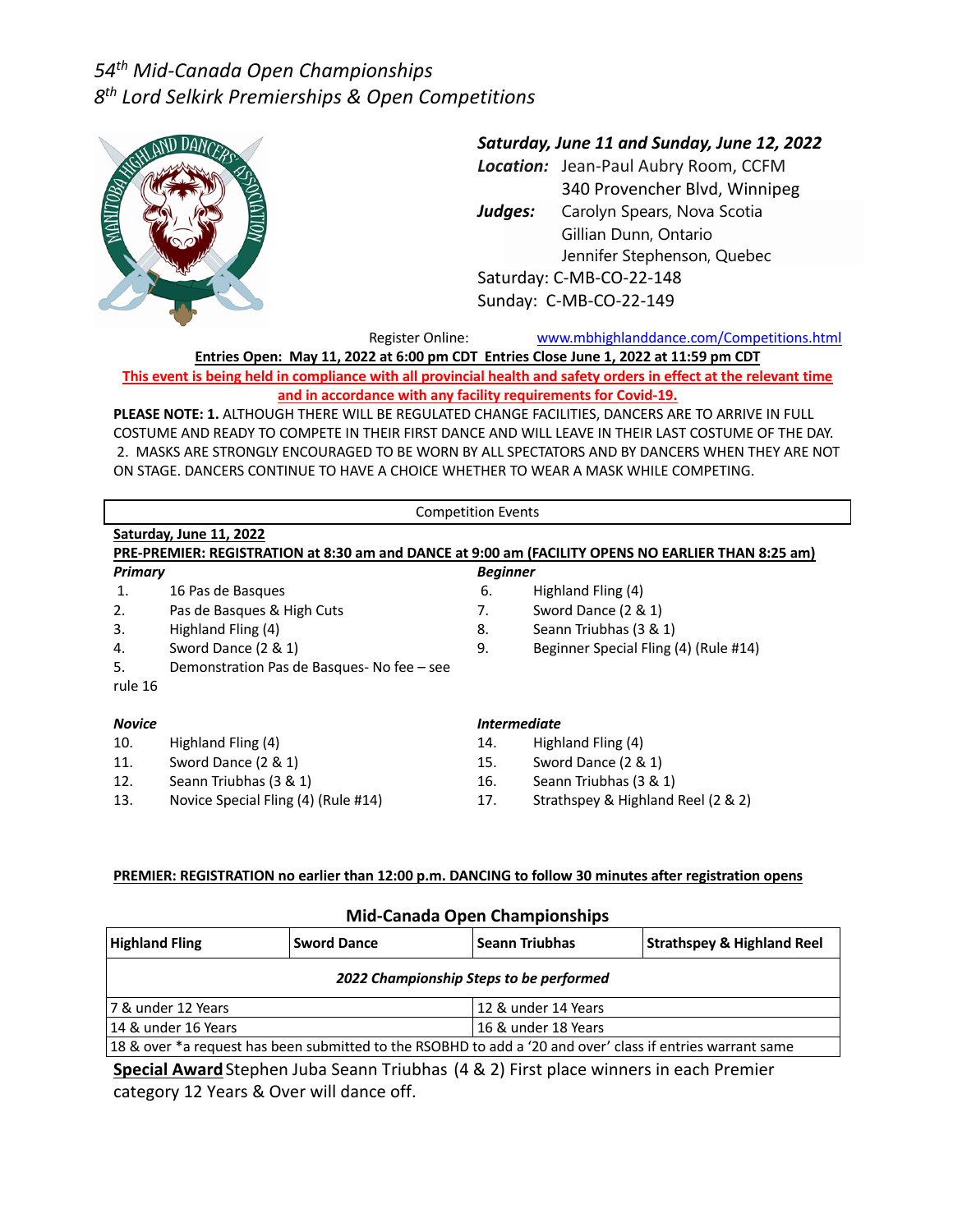#### *Premier Registration at 8:30 am – Dancing to start at 9:00 am*

| <b>Lord Selkirk Premiership</b>                                                                           |                      |                       |                      |  |  |  |  |  |
|-----------------------------------------------------------------------------------------------------------|----------------------|-----------------------|----------------------|--|--|--|--|--|
| Sailor's Hornpipe                                                                                         | <b>Scottish Lilt</b> | <b>Scotch Measure</b> | <b>Earl of Errol</b> |  |  |  |  |  |
| 2022 Premiership Steps to be performed                                                                    |                      |                       |                      |  |  |  |  |  |
| 17 & under 12 Years                                                                                       |                      | 12 & under 14 Years   |                      |  |  |  |  |  |
| l 14 & under 16 Years                                                                                     |                      | 16 & under 18 Years   |                      |  |  |  |  |  |
| 18 & over*a request has been submitted to the RSOBHD to add a '20 and over' class if entries warrant same |                      |                       |                      |  |  |  |  |  |

## **Special Event**: McGeown Jig (4&2) (Rule #15). **Separate Entry fee required.**

#### **PRE-PREMIER: REGISTRATION no earlier than 1:00 p.m. DANCING to follow 30 minutes after registration opens**

#### *Primary*

- 1. 16 Pas de Basques
- 2. Pas de Basques & High Cuts
- 3. Highland Fling (4)
- 4. Sword Dance (2 & 1)
- 5. Demonstration Pas de Basques- No fee see
- rule 16

#### *Novice*

- 10. Scottish Lilt (4)
- 11. Flora (4)
- 12. Fling (4)
- 13. Special Fling (4) (Rule #14)

### *Beginner*

- 6. Scottish Lilt (4)
- 7. Flora (4)
- 8. Fling (4)
- 9. Special Fling (4) (Rule #14)

#### *Intermediate*

14. Scottish Lilt (4) 15. Flora (4) 16. Irish Jig (3+1) 17.. Sailors Hornpipe (4)

#### *General Rules*

- 1. All dancing events are governed by RSOBHD and ScotDance Canada. All judges' decisions are final. 2022 SOBHD Championship steps must be performed in the Open Championships. 2022 RSOBHD Premiership steps must be performed in the Premiership.
- 2. This event can be cancelled any time up to and including the date of the competition based on public health concerns.

Registration is online only. Opening date for entries is no earlier than **6:00pm CDT Wednesday, May 11th, 2022.** Any portion of an entry received online before this date/time will incur a 2-week hold. Closing date for entries and Payment Received Online no later than **11:59 pm CDT Wednesday, June 1st, 2022.** No courier, email or hand deliveries. Late entries, with an additional \$25 fee, will only be accepted at the discretion of the Competition Registrar. You may contact the Competition Registrar at registration@mbhighlanddance.com with any questions.

- 3. Refunds with a medical certificate or if requested within 48 hours of the Competition because dancer is not attending by reason of Covid or Covid symptoms.
- 4. Age is as of day of **each** competition. This event is registered as two separate competitions. Beginner, Novice, and Intermediate ScotDance cards will be stamped each day based on the dancer's awards.
- 5. Dancers **MUST** present a current RSOBHD Registration Card at registration on the day of competition in order to dance. As per ScotDance Canada rules, if a current RSOBHD card cannot be provided, a \$10 fee will be charged and if the dancer wins medals or honoraria in lieu of medals, those awards will be withheld until the card is produced. Any cost associated with delivering awards to the dancer will be borne by the dancer.
- 6. The competition committee reserves the right to combine, split or delete classes according to registration. To constitute a championship/premiership class, there must be a minimum of six dancers.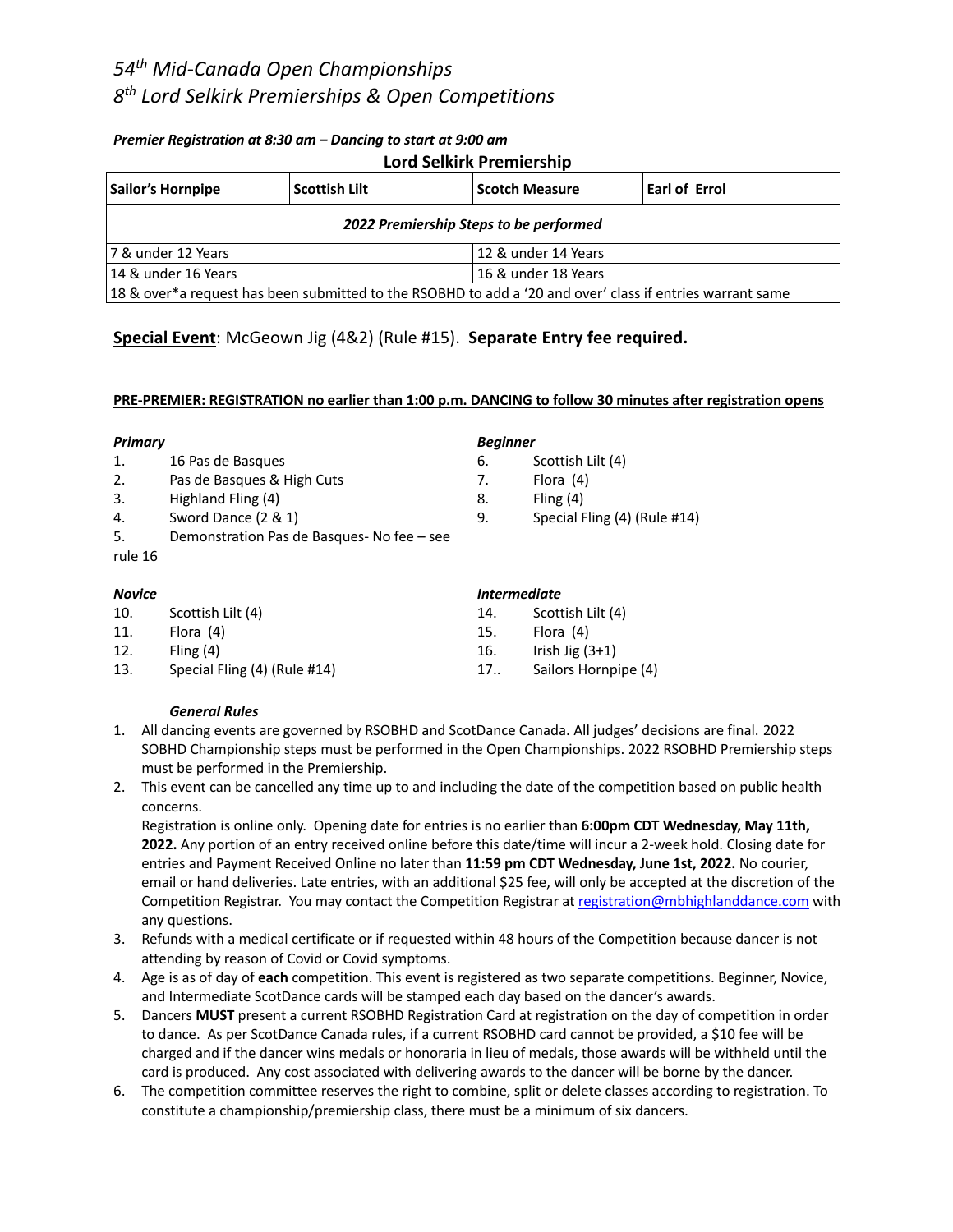- 7. Any change in dancer classification or additional dances must be emailed to registration@mbhighlanddance.com **prior to** the day of the competition, in accordance with the timing set out in rule #2.
- 8. Dancers must fill in for Reels as requested.
- 9. Competitors will dance in reverse order of entry. Dancers not present when their class is called will only be permitted to dance out of order at the discretion of the Technical Advisor.
- 10. Dancers, Spectators and Volunteers are to read and comply with the Covid Protocols appearing in the appendix to this Registration Form.
- 11. Medals and trophies will be awarded for all classes, except Primary who receive medals and ribbons only. Dancers must remain in full costume to receive awards. Cash awards will be awarded to winners and runners up for the championship and premiership. They are as follows:

| Ages               | Champion/ | 1 <sup>st</sup> Runner | 2 <sup>nd</sup> Runner | 3rd Runner | 4 <sup>th</sup> Runner | 5th Runner |
|--------------------|-----------|------------------------|------------------------|------------|------------------------|------------|
|                    | Winner    | Up                     | Up                     | Up         | Up                     | up         |
| 16 and over        | \$150     | \$100                  | \$75                   | \$50       | \$40                   | \$25       |
| 14 and<br>under 16 | \$100     | \$75                   | \$50                   | \$40       | \$25                   | \$15       |
| 12 and<br>under 14 | \$80      | \$60                   | \$50                   | \$40       | \$25                   | \$15       |
| Under 12           | \$60      | \$50                   | \$40                   | \$30       | \$25                   | \$15       |

- 12. For each class, the overall winner is determined by the total aggregate points obtained over the individual events regardless of the number of competitors in each dance. If awarding an 'overall' trophy or award over a number of age groups, there must be at least six competitors who have competed in a dance before the aggregate points can qualify to determine the overall winner. If there are less than six competitors in any individual dance then points gained in that dance will not be included in the total aggregate points for any Overall Trophy or Award.
- 13. All perpetual trophies remain the property of the MHDA. Recipients of a perpetual trophy have the trophy on loan until the equivalent competition next year. Recipients are responsible for name engraving and care of the trophy. Repairs, other than normal use, will be the recipient's responsibility. Any loss or damage must be reported to the MHDA as soon as possible.
- 14. **Special Dance** in Beginner and Novice classifications are open to all Beginner and Novice dancers respectively and are not included in the calculation of aggregate awards. All special dances are four steps, no set steps.
- 15. The **McGeown Jig** is open to any Premier dancer who has never been a previous overall winner of the McGeown Jig. Classes will be split according to age, separately from the Premiership classes. The top 3 award winners in each premier class will dance off for the McGeown Memorial Trophy. This is a separate event and not included in the calculation of aggregate awards or the Premiership.
- 16. **Demonstration Pas de Basques**: No entry fees. All dancers receive a gift. Please submit entry form to determine numbers. Dancers may not have entered any prior competitive events.
- 17. **Entry Fees**: **Open Competition**: \$8.00 per dance; **Championship and Premiership:** \$50 each. **McGeown Jig**: \$10.00. SDCCS Provincial surcharge and online registration fee will be added. If you are not a Full (general) member of any Provincial Highland Dance Association a \$25.00 surcharge will apply. Proof of membership may be requested. Numbers will be picked up at registration desk on day of competition.
- 18. Protests must be made in writing, signed and presented to the competition coordinator on the day of the competition accompanied by a \$25.00 fee, which is refunded if sustained.
- 19. **Programs** will be available by pre-purchase for \$5.00. There will be none available on site.
- 20. Dancers and parents must respect the ScotDance Canada Risk Management Guidelines, local health authority directives, and RSOBHD Code of Ethics.
- 21. By submitting an entry, a competitor, or the parent/guardian on behalf of the competitor, acknowledges that they have fully read and understood the all documents appearing as appendices to this document, and in particular: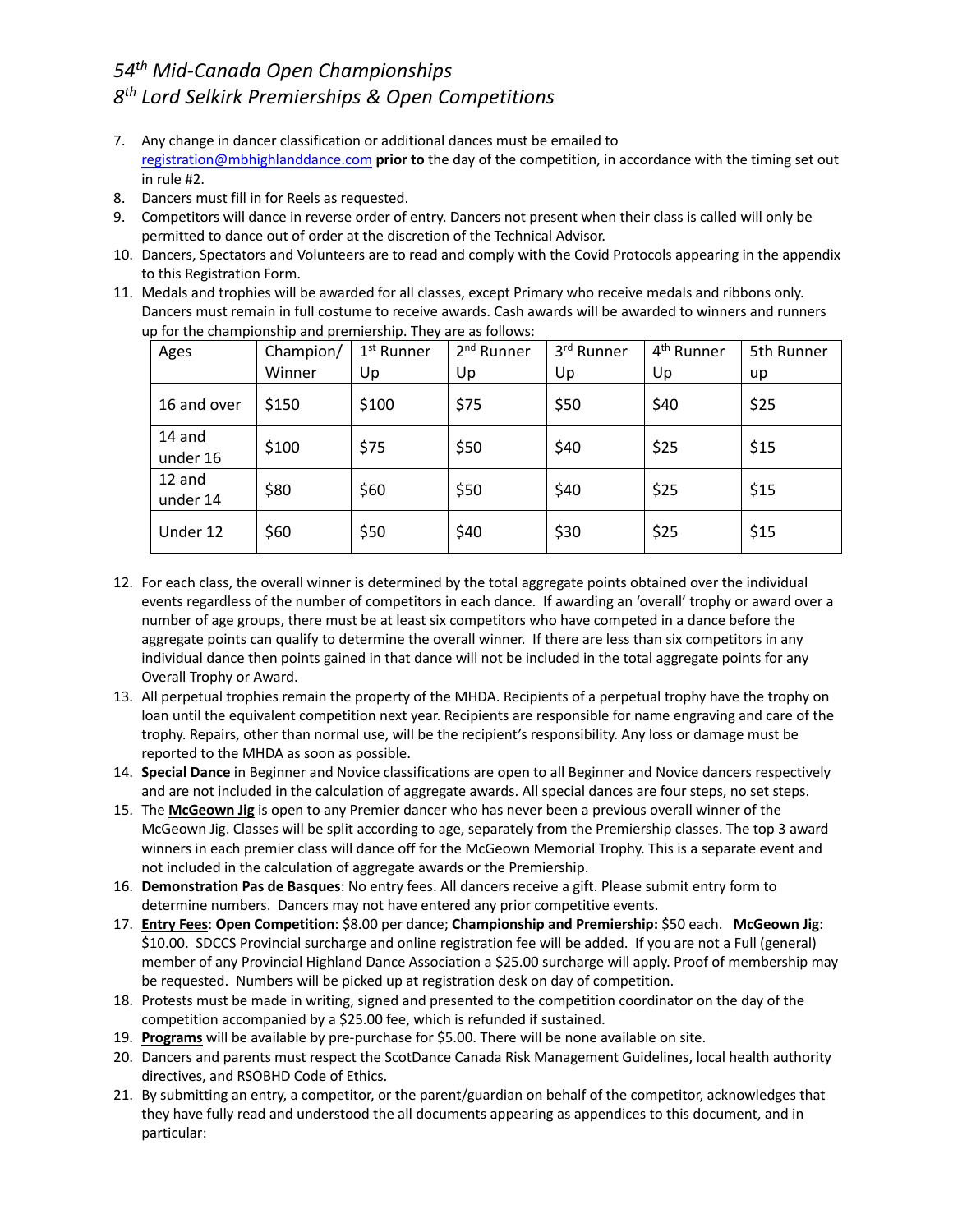- A) the Good Health Declaration:
- B) the ScotDance Canada Competition Waiver and Release Form: and
- C) the Assumption of Risk and Waiver of Liability Relating to Coronavirus/Covid-19

and agrees to all of the terms and conditions which may be found in these documents in exchange for entering, attending and participating in this event. My or my child's attendance and participation at the event will serve as a signature on any of the documents set out in the appendices.

\*\*\*If you encounter difficulties with the online site when registering/paying, please do not re-register but contact registration@mbhighlanddance.com. You will not lose your place in the registration order.

#### **MHDA would like to invite sponsorship of the class awards or trophies. Please consider supporting our dancers by adding a sponsorship of \$25, \$40 or any amount.**

Registration is online only. The following information will be required for registration: Name, Address, Postal Code, Phone, Email, Age (on June 11, 2022 for Saturday's events and as of June 12, 2022 for Sunday's events), Birthday (M/D/Y), Dancing Classification, RSOBHD Card #, Teacher, Dances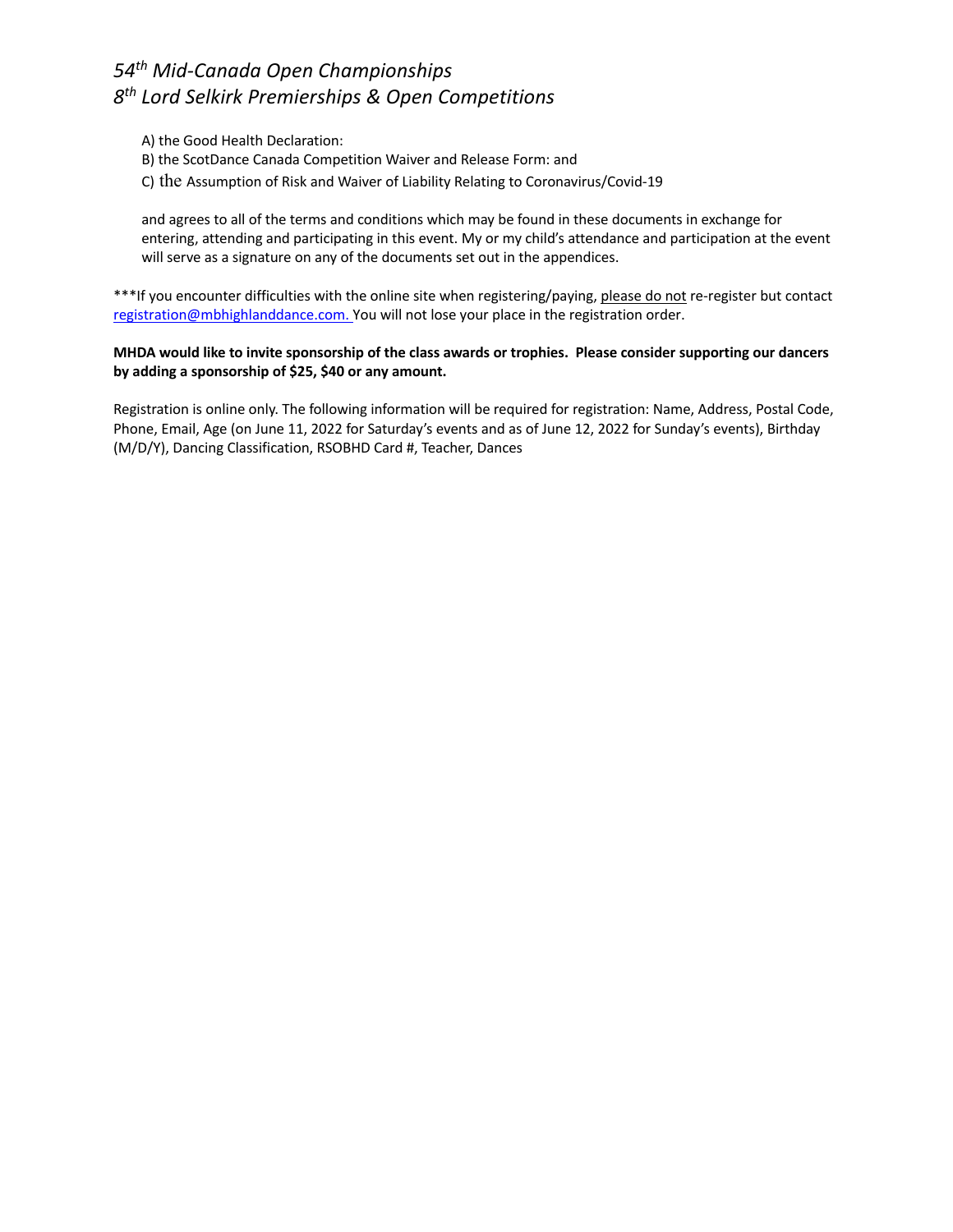#### **APPENDICES**

#### **COVID 19 PROTOCOLS**

**Our goal is to allow our dancers to compete in a safe, calm, inclusive and positive environment. We appreciate unexpected situations will arise on the day that may require action that is meant to protect our dancers, judges, volunteers and other participants.** 

**This event is being held in compliance with any provincial health and safety orders, as well as facility requirements for Covid-19.**

- 1. Public Health requirements will be continuously evaluated, and participants will be informed of any Covid-19 protocols prior to the event through social media and email.
- 2. In the absence of any Public Health Order mandates, Manitoba Highland Dance Association strongly encourage participants to:
	- a. Wear a mask for your own protection and the protection of others (dancers continue to have a choice whether to wear a mask while competing)
	- b. Maintain physical distancing wherever possible
	- c. Perform frequent hand hygiene
	- d. Stay home if you feel sick
- 3. Upon registering for this event and immediately prior to the event, you agree to the requirements and recommendations of any National, Provincial and local Public health and other governmental authorities as well as any requirements from facility hosting the event which may be in effect at the time of the event, as it pertains to the Covid-19 Coronavirus and to adopt all necessary measures to those effects.

Please be respectful of all requests or you will be escorted from the facility.

#### **Rules for attending MHDA Competitions:**

 $\triangleright$  Three spectators are allowed in the facility with each dancer

 $\triangleright$  All competitors and their spectators are required to exit the facility once their competition events are completed. An exception is where a person may be volunteering, and even then, they must exit once their duties have been completed. If a family has a dancer in the morning and a dancer in the afternoon, please make arrangements to have the morning dancer picked up at the end of the morning and the afternoon dancer dropped off for the afternoon.

 $\triangleright$  Dancers are to arrive in their first costume, prepared to dance, hair done and make-up applied. Please bring your own safety pins to affix number to dance costume. Dancers are to leave in their last costume. Designated change rooms are available for costume changes.

 $\triangleright$  Limited personal items will be allowed within the facility when crowd size capacity restrictions are in place. This will include dance mats. Please coordinate with your dance school to limit the number of mats. Please leave unnecessary items in your car.

 $\triangleright$  As crowd size capacity restrictions are in place, dancers will be called to the marshalling (line-up) area in small groups almost immediately prior to competing. Dancers who do not arrive when called may forfeit their opportunity to compete for that event.

! Awards will be *announced* at the end of the dancing (dancers will be on stage but socially distanced) but they will *collect* their awards after they exit the stage.

 $\triangleright$  Washroom facilities may have limited occupancy depending on number of cubicles while maintaining physical distancing requirements. Washrooms are not to be used for changing, only dedicated spaces are to be used.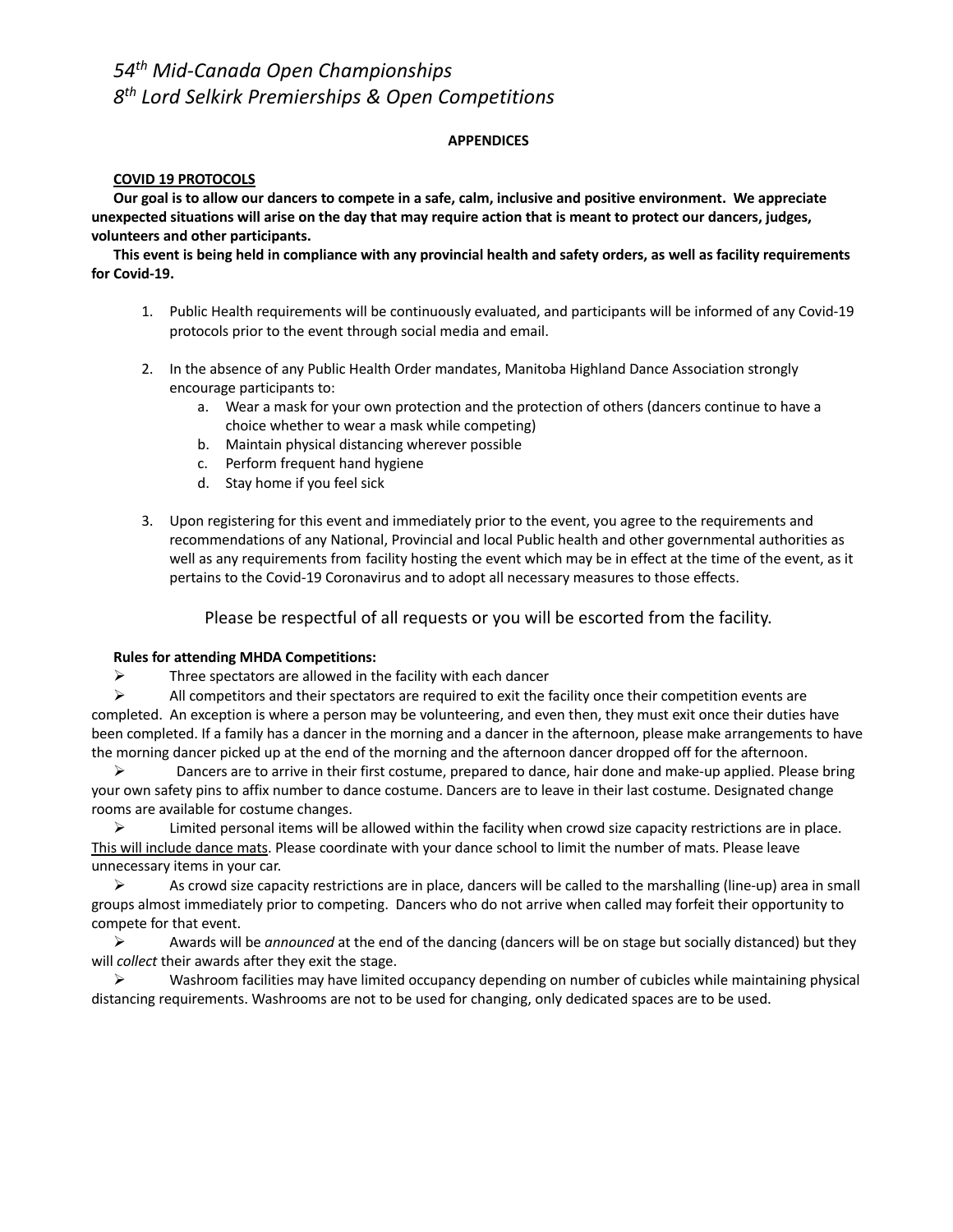

### **GOOD HEALTH DECLARATION**

*We all need to take responsibility for providing the highest level of safety and protection against Covid-19. Your health and safety, and that of all participants at our sanctioned events are our primary concern.*

#### *By registering for this event, you agree:*

- \* That if you or anyone in your household travelled outside of Canada within 14 days prior to *the start of this event and have been asked to quarantine by governmental health officials, you may not attend the event.*
- \* That on the day of the competition, if you are feeling unwell, experiencing COVID-like symptoms (including fever, cough, sore throat, respiratory illness, or difficulty breathing), or *have tested positive for Covid-19 and/or have been in contact with a person who, to your knowledge had symptoms of Covid-19 or has tested positive for Covid-19 and you have not yet* been cleared to discontinue isolation in accordance with applicable criteria communicated by *Public Health officials (awaiting results), or are currently subject to a quarantine or self*isolation order by Public Health officials, we respectfully request that you do not attend.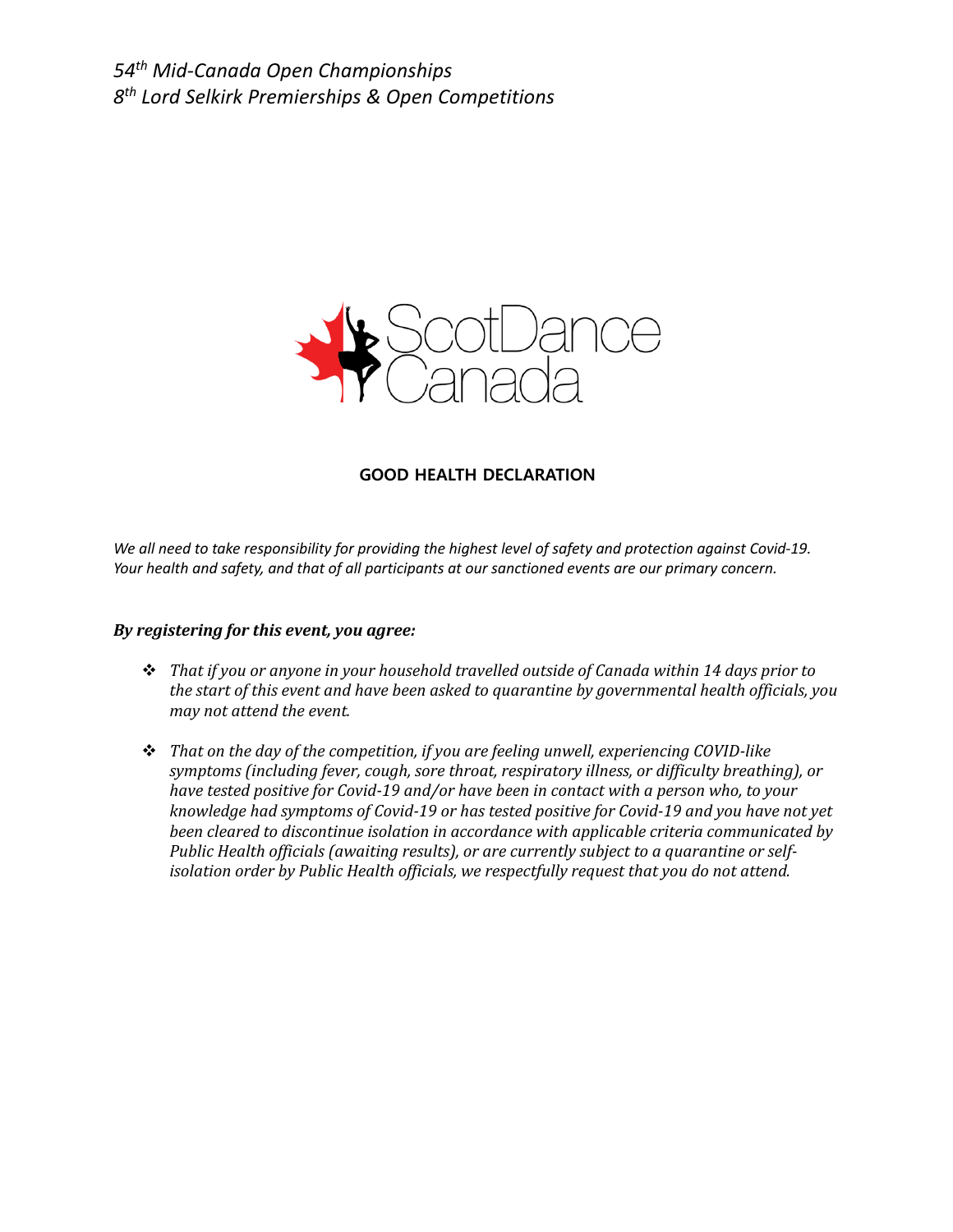

## **SCOTDANCE CANADA COMPETITION WAIVER FORM**

<sup>I</sup> am aware that participating in the *54th Mid-Canada Open Championships 8th Lord Selkirk Premierships & Open Competitions* (the "Event") involves the potential for risks, dangers and hazards, including but not limited to:

(a) injury to myself / my child as <sup>a</sup> result of the physical nature of dance competition and performance; and

(b) the taking and/or release of unauthorized photographs, video and/or other recordings of myself and/or my child, notwithstanding efforts to enforce Event policies. In consideration of my / my child's participation in the Event and for other good and valuable consideration, the receipt and sufficiency of which is acknowledged, **I hereby WAIVE ANY AND ALL CLAIMS** against ScotDance Canada, its directors, agents, employees, executive members, volunteers and organizers of the Event (the "Releasees"), which I now have, or hereafter may have against the Releasees. In particular, but without limiting the foregoing, **I agree to release the Releasees from ANY AND ALL LIABILITY** for any loss, damage, injury, or expense I / my child may incur as <sup>a</sup> result of my / my child's participation in or attendance at the Event. **I agree to indemnify and hold harmless the Releasees from ANY LOSS, DAMAGE, INJURY OR EXPENSE, including legal costs**, that the Releasees may incur due to my / my child's participation in or attendance at the Event, whether caused by the negligence of the Releasees or otherwise, and whether caused to my child or otherwise. I understand that the Releasees will photograph and otherwise record the Event, its participants and attendees. **I consent to and authorize such recording**. **I further consent to and authorize** the Releasees to publish my/my child's image, likeness and information in any medium, including but not limited to photographs, videos, DVDs, and web-casts. I understand that this publication will take place in the public domain, including in printed materials, public announcements, and on the internet.

**I specifically consent to the public release of the following information:** 1. Name; 2. City, Province, Country of Residence; 3. Tartan; 4. Age; 5. Results.

I acknowledge that by signing and submitting this entry, electronically or otherwise, that I have read this agreement carefully and fully understand it, and agree to all of the above terms and conditions.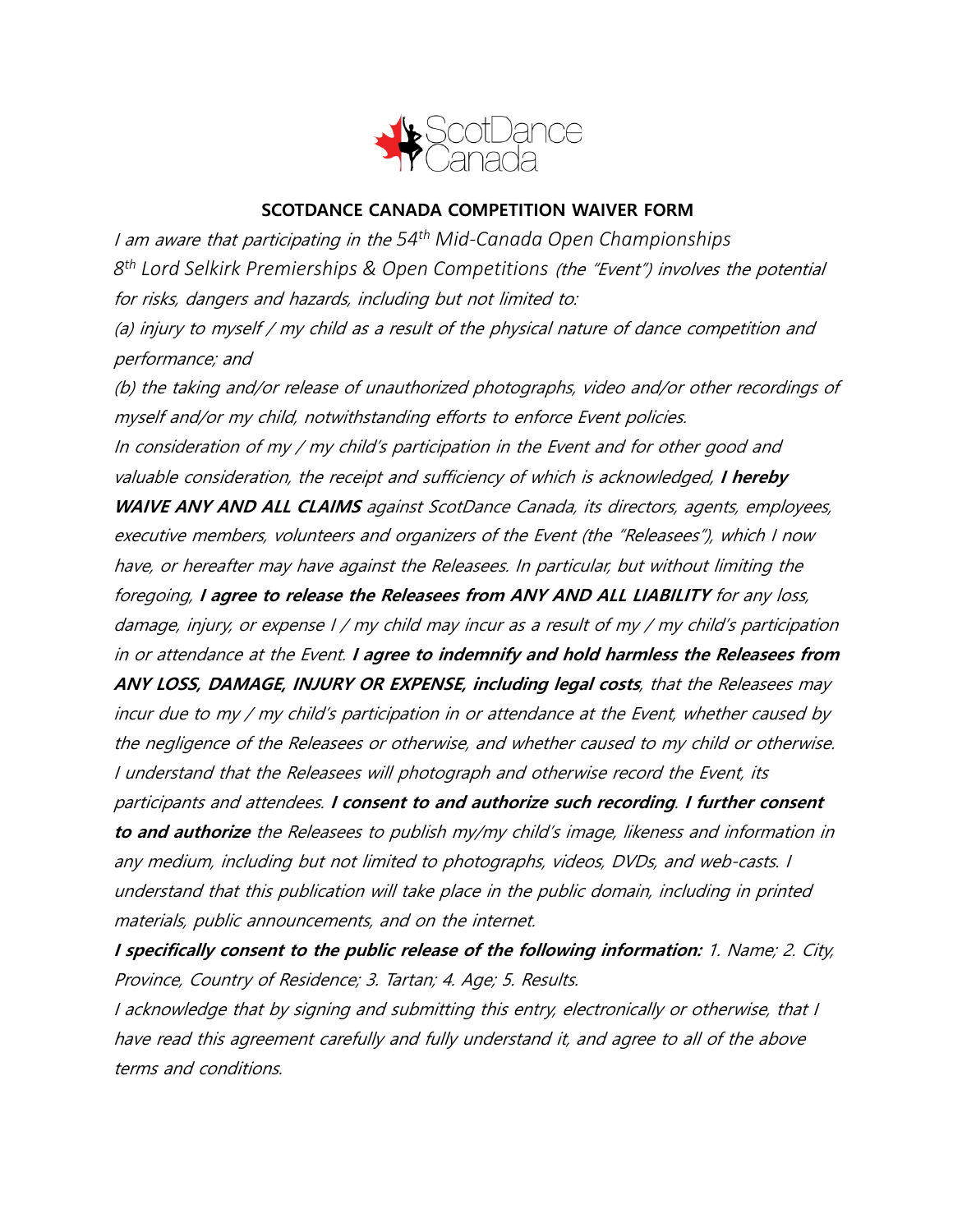

## **Assumption of Risk and Waiver of Liability Relating to Coronavirus/Covid-19**

This waiver & declaration must be completed prior to or upon visiting (name of facility of event) and before participating in any activity.

The novel coronavirus, COVID-19 has been declared a worldwide pandemic by the World Health Organization. COVID-19 is extremely contagious and is known to spread mainly by contact from person to person. Consequently, local, provincial and federal governmental authorities recommend various measures and prohibit a variety of behaviors, in order to reduce the spread of the virus.

The Manitoba Highland Dancers' Association (The MHDA's) and ScotDance Canada and its members commit themselves to comply with the requirements and recommendations of National, Provincial and local Public health and other governmental authorities, and to put in place and adopt all necessary measures to that effect. However, The MHDA and ScotDance Canada cannot guarantee that you (or your child, if participant is a minor/ or the person you are the legal guardian of) will not become infected with COVID-19. Further, attending the Activities could increase your (or your child, if participant is a minor/ or the person you are the legal guardian of) risk of contracting COVID-19, despite all preventative measures put in place.

### By signing this document, or by attending this competition,

\_\_\_\_\_\_\_\_\_\_\_\_\_\_\_\_\_\_\_\_\_\_\_\_\_\_\_\_\_\_\_\_\_\_\_\_\_\_\_\_\_\_\_\_\_\_\_\_\_\_\_\_\_\_\_\_\_\_\_\_\_\_\_\_\_\_\_\_\_\_

I acknowledge the highly contagious nature of COVID-19 and I voluntarily assume the risk that I (or my child, if participant is a minor/ or the person I am the legal guardian of) could be exposed or infected by COVID-19 by participating in The MHDA's /ScotDance Canada's activities. Being exposed or infected by COVID-19 may particularly lead to injuries, diseases or other illnesses.

I declare that I (or my child, if participant is a minor/ or the person I am the legal guardian of) am participating voluntarily in The MHDA's /ScotDance Canada's activities.

I declare that neither I (or my child, if participant is a minor/ or the person I am the legal guardian of) nor anyone in my household, have experienced in the last 48 hours prior to the date of The MHDA's /ScotDance Canada's event, cold or flu-like symptoms (including fever, cough, sore throat, respiratory illness, difficulty breathing).

I declare that neither I (or my child, if participant is a minor/or the person I am the legal guardian of) have tested positive for COVID-19, and have not yet been cleared to discontinue isolation in accordance with applicable criteria communicated by public health officials (awaiting results); have been in close contact with a person who, to my knowledge, had symptoms of COVID-19 or has tested positive for COVID-19, and have not yet been cleared to discontinue isolation in accordance with applicable criteria communicated by public health officials; or am currently subject to a quarantine or self-isolation order for any reason, including travel.